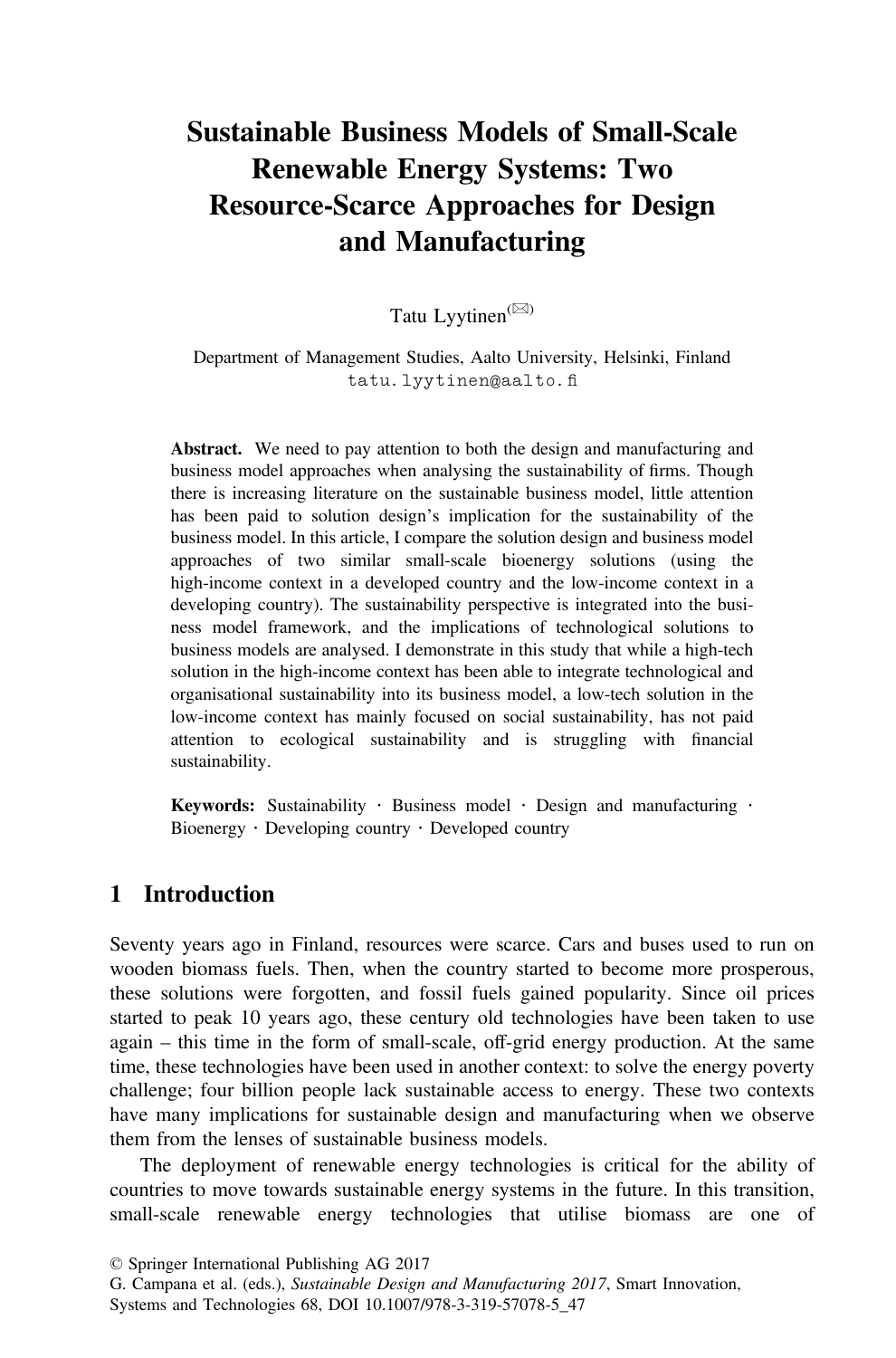

the key sectors that can deliver mini-grid and off-grid solutions to urban and rural high-income, middle-income and low-income markets. Panwar et al. [[1\]](#page-10-0) argue that renewable energy technologies provide an excellent opportunity for the mitigation of greenhouse gas emissions so as to reduce global warming and respond to sustainable economic and social development. Becker and Fischer [[2\]](#page-10-0) argue that fossil fuels continue to dominate the energy markets, as they

are believed to be cheaper than renewable energy sources. However, at the same time, renewable energy technologies are claimed to be more sustainable. These technologies can simultaneously contribute to social, economic and ecological development and climate change mitigation, bypassing fossil fuel-based development models [[3\]](#page-10-0).

The sustainable design and manufacture of renewable energy solutions can be related to the scarcity of resources. Recently, literature on frugal innovations has emerged to describe resource-scarce solutions in the contexts of developed and developing countries [\[4](#page-10-0)–[6](#page-10-0)]; these innovations are often claimed to be sustainable  $[7–10]$  $[7–10]$  $[7–10]$  $[7–10]$ . However, there is little empirical evidence how sustainable frugal innovations are from the global perspective. Thus, the purpose of this study is to explore what implications design and manufacturing have on the sustainability of high-tech and low-tech solutions in the contexts of developed and developing countries. I first study the sustainability of one renewable energy solution in the low-income context, which is often claimed to be frugal and sustainable. I then compare it to a similar solution in the developed country context. To do this, I review the literature on sustainable design and manufacturing and apply the sustainability perspective as an analytical framework to the business model concept in order to explore the implications of sustainability in two different contexts of small-scale bioenergy solutions.

#### 1.1 Literature Review

#### 1.1.1 Sustainable Design and Manufacturing

Sustainability is a multidimensional phenomenon that can be integrated into firm activities in various forms. Wells [[11\]](#page-10-0) argues that integrating sustainability into business activities requires interplay between product design, manufacturing process and business model design. Companies can become more competitive (or greener) either by developing new products and services based on new technology and/or developing new business models [[12,](#page-10-0) [13\]](#page-10-0). Therefore, we need to pay attention to both technological solutions and business models when analysing the sustainability of firms.

Sustainable design and manufacturing are connected to the triple bottom line perspective of interplay between the economy, society and environment. Beltramello et al. [\[14](#page-10-0)] argue that greener products and services enable the reduction of environmental pollution, optimise the use of natural resources and increase energy efficiency by providing new sources of economic growth. Levänen et al. [\[8](#page-10-0)] also emphasise the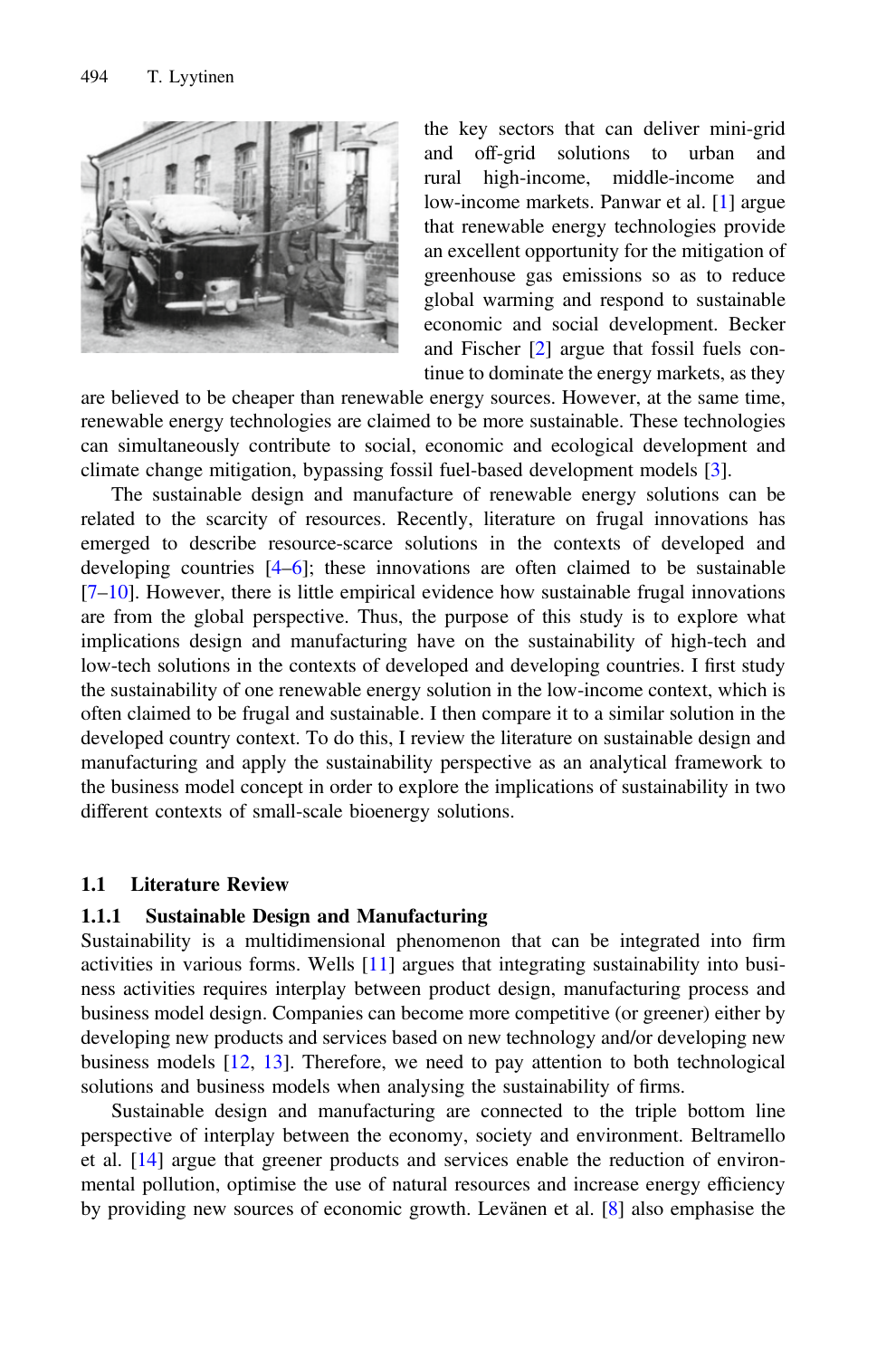social and economic aspects of sustainability. Though there have been many attempts to conceptualise the aspects of sustainability, it can be argued that there is no comprehensive classification available. Thus, sustainability needs to be understood as a context-specific phenomenon.

Gassmann et al. [[15\]](#page-10-0) argue that different development, production and sales activities are needed for different customer segments in the developed and developing worlds. While concepts such as green products, Cleantech and industrial symbiosis have emerged to describe ecological sustainability in the developed market context, the concept of frugal innovation describes similar innovations in the emerging middle-income and lower-income markets [\[6](#page-10-0)]. The concept of frugal innovation highlights features such as simple technologies, lower cost and ease of use, in addition to ecological sustainability features, to make solutions affordable for the four billion people living in different levels of poverty globally [[5,](#page-10-0) [16\]](#page-11-0). To understand how sustainable design and manufacturing make their way into the market and have ecological and social impacts, we need to turn to the business model concept that provides the analytical framework for this study.

#### 1.1.2 Business Model as an Analytical Framework

A business model can be defined as a bounded analytical framework that describes how a firm does business [[17\]](#page-11-0). The business model also describes how value is created for the customers and then captured for the focal firm [\[18](#page-11-0)]. It consists of a component structure to enable the modelling of key business activities of the focal firm [\[23](#page-11-0), [24\]](#page-11-0). While Osterwalder's business model canvas has become the most popular component structure among practitioners, scholars do not seem to agree on an ideal component structure or exactly what defines a business model [[19\]](#page-11-0). For example, in their recent review, Wirtz et al. [[20\]](#page-11-0) divided a business model into strategic, customer and market and value creation components and their subcomponents. Thus, there is no general consensus on an ideal component structure. Each scholar seems to define their own context-specific component structures.

Baden-Fuller and Morgan [[21\]](#page-11-0) argue that these structures can be driven from theoretical and/or practical worlds. Zott and Amit [[22\]](#page-11-0) argue that a business model considers elements that describe the architecture of an activity system. Thus, a business model is not a complete description of every activity a firm does but something more general that goes beyond a particular context [[23\]](#page-11-0). Business model analysis includes defining the component structure to create boundaries, identifying the key activities to provide content and abstracting the activities to more general business model configurations.

In this study, the sustainable business model literature is applied to create boundaries and content for the component structure. Sustainable business models are closely related to material efficiency [[24\]](#page-11-0) and green [[25\]](#page-11-0) business models. A sustainable business model, as a concept, refers to environmentally benign business models. However, the same term could, and perhaps should, also comprehend the social and inclusive aspects of a business model [\[26](#page-11-0), [27\]](#page-11-0). Based on the theoretical world of business models [\[17](#page-11-0), [20](#page-11-0), [27\]](#page-11-0) and the practical world of renewable bioenergy solutions [[28,](#page-11-0) [29\]](#page-11-0), four business model elements are selected for this study: offer, customer interface, infrastructure and financial model. To integrate the sustainability dimension into these selected business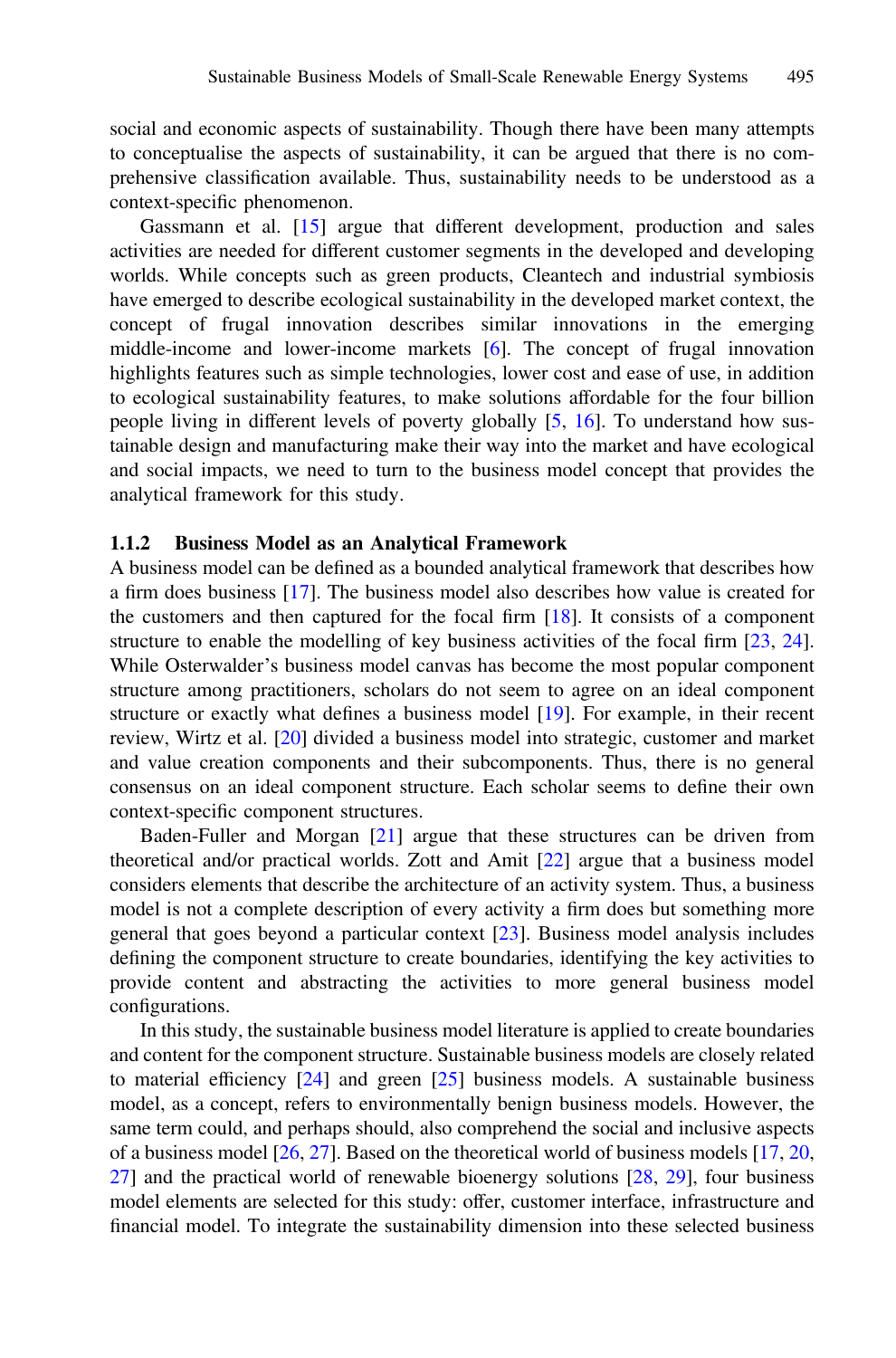model elements, I apply the framework of Bocken et al. [[30\]](#page-11-0), where they divide sustainable business model archetypes into technological, social and organisational groupings. Technological and ecological sustainability relates to the offer element, social sustainability relates to the customer interface element and organisational sustainability relates to the infrastructure and financial model elements (Table 1).

| <b>BM</b><br>components | Traditional questions                                                            | Sustainability questions                                                                                               |
|-------------------------|----------------------------------------------------------------------------------|------------------------------------------------------------------------------------------------------------------------|
| Offer                   | What products and services are<br>offered to the customer?                       | How does offering promote material and<br>energy efficiency, create value from<br>waste and substitute non-renewables? |
| Customer<br>interface   | Who are the customers, and how<br>are relationships with customers<br>organised? | How does the customer relationship<br>promote the well-being of the<br>customer?                                       |
| Infrastructure          | How are relationships with<br>suppliers and human resources<br>organised?        | How do supply chain management and<br>operations and maintenance promote<br>ecological and social sustainability?      |
| Financial<br>model      | How are costs and benefits<br>managed to make a business<br>profitable?          | How does the integration of<br>sustainability aspects into other<br>elements promote financial<br>performance?         |

Table 1. Business model component structure and sustainability perspective

# 2 Methods and Data

The comparative case study method is used to explore sustainable business models of small-scale bioenergy solutions in high-income and low-income contexts. The empirical part of this study uses an abductive approach to create a theory-driven iterative process between empirical and theoretical worlds, systematically combining the empirical world, framework, theory and case [\[31](#page-11-0)]. In this study, small-scale bioenergy solutions define the context of the empirical world, the business model concept provides the framework, the sustainability concept constructs the theoretical foundations and two small companies from Finland and India act as empirical cases.

In this study, I focus on analysing combined heat and power (CHP) biomass gasification technologies and their potential in the mini-grid and off-grid markets of developed and developing countries. Dong et al. [[32\]](#page-11-0) argue in their literature review that CHP gasification technologies can replace traditional energy production systems and increase energy savings, reducing greenhouse gas emissions and improving energy security. However, Kirkels and Verbong [\[33](#page-11-0)] argue in their review (of 30 years of biomass gasification) that there seems to be an overly optimistic advocacy of the potential for the development of small-scale gasification technology. Thus, two cases with similar small-scale biomass gasification solution providers were selected in this study, one from a developed market and one from a developing market. Energy production in the gasification process has three basic phases: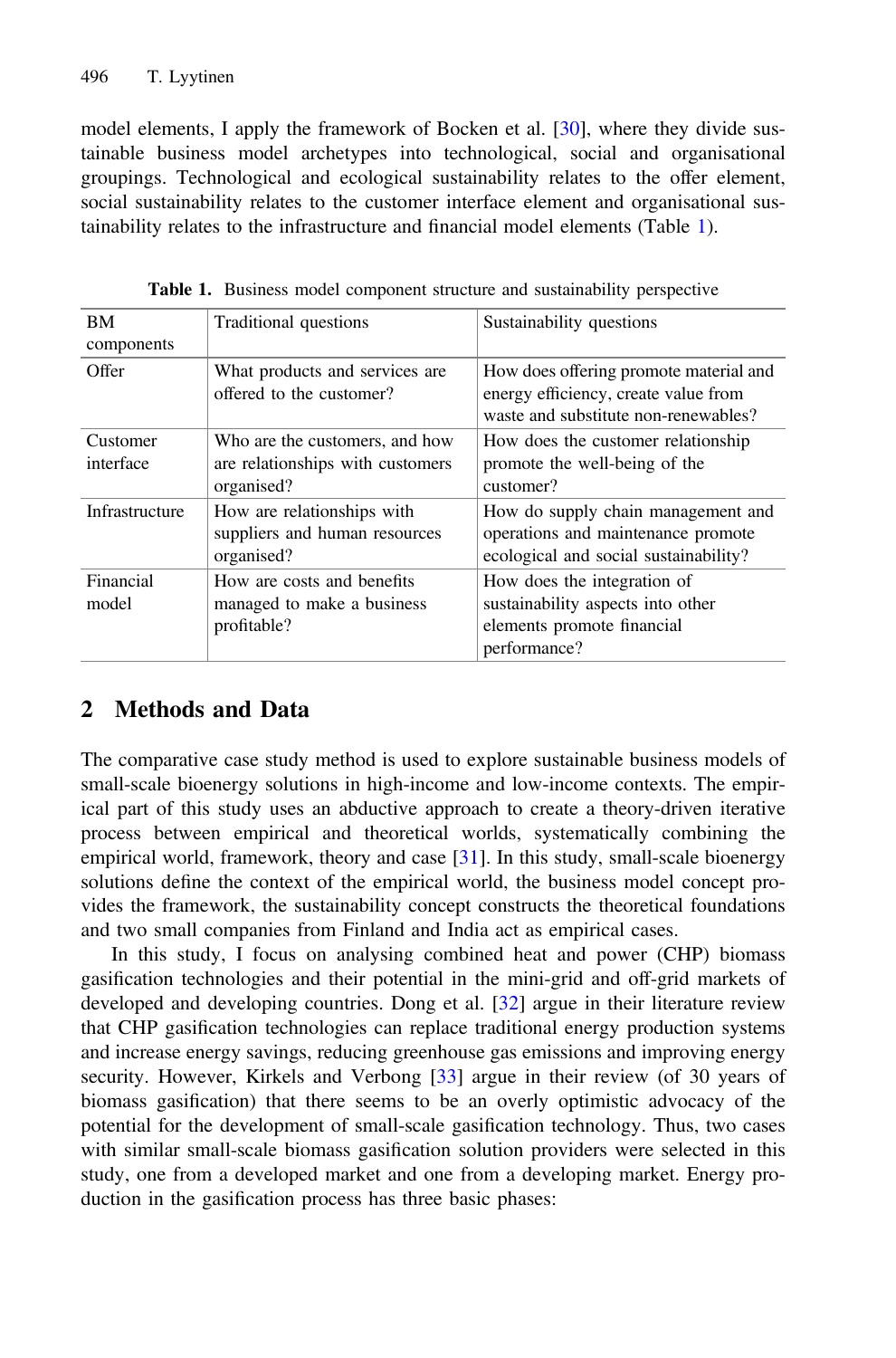- 1. Pyrolysis, where solid biomass is charred and gasified in produced gas;
- 2. Gas purification, with filters and cooling; and
- 3. Electricity and heat from gas, using a combustion engine.



Volter was founded in 1998 when the prime minister of Finland (a former businessman) was looking for a self-sufficient electricity production solution for his remote cottage to replace the diesel engine. Volter offers a fully automated biomass gasification solution that utilises wood chips with energy production capacities of 30 kW electrical and 80 kW thermal output. Their first solution was piloted

in 2009 in Kempele Ecovillage in Northern Finland, and by 2016, around 50 solutions were sold globally.

Husk Power System (hereafter, HPS) has been one of the most cited frugal energy innovations in recent years [[8\]](#page-10-0). HPS was founded in 2007 when two wealthy Indians working in the U.S. decided to seek an affordable energy solution for their home village in the state of Bihar in Northern India. Bihar is one of the poorest state in India, and around 90% of Bihar's 100 million population



are not connected to the reliable electricity grid. HPS offers a low-cost biomass gasification solution that utilises rice husk waste with an energy production capacity of 35 kW electrical output. In 2016, HPS had 68 operational plants in India and Africa, serving around 200 000 low-income customers. While Volter targets their solution to the wealthy, HPS targets the poorest of the poor in rural India, making the comparison between these two cases interesting.

The data was collected in two phases. In 2012–2013, I participated in a research project at the VTT Technical Research Centre of Finland with the case company Volter and conducted interviews and field visits during that period. The results of the research project, which are published in one report and seminar presentations, are used for this study [\[34](#page-11-0), [35](#page-11-0)]. Emails related to the sustainability of Volter's solution were exchanged in October and November of 2016 with the CEO of Volter and a bioenergy expert from VTT. A field trip to India was made in February 2016, where key personnel of Husk Power System were interviewed in Patna, India, and two days were spent in one HPS gasification plant in the Mahjoria village. Notes were taken from personal discussions with HPS employees at the site, and photos were taken of the gasification plant. In addition, I have conducted systematic documentary material analysis on HPS, which includes 86 documents. The data was coded and analysed by identifying the key activities of the business model elements of both cases.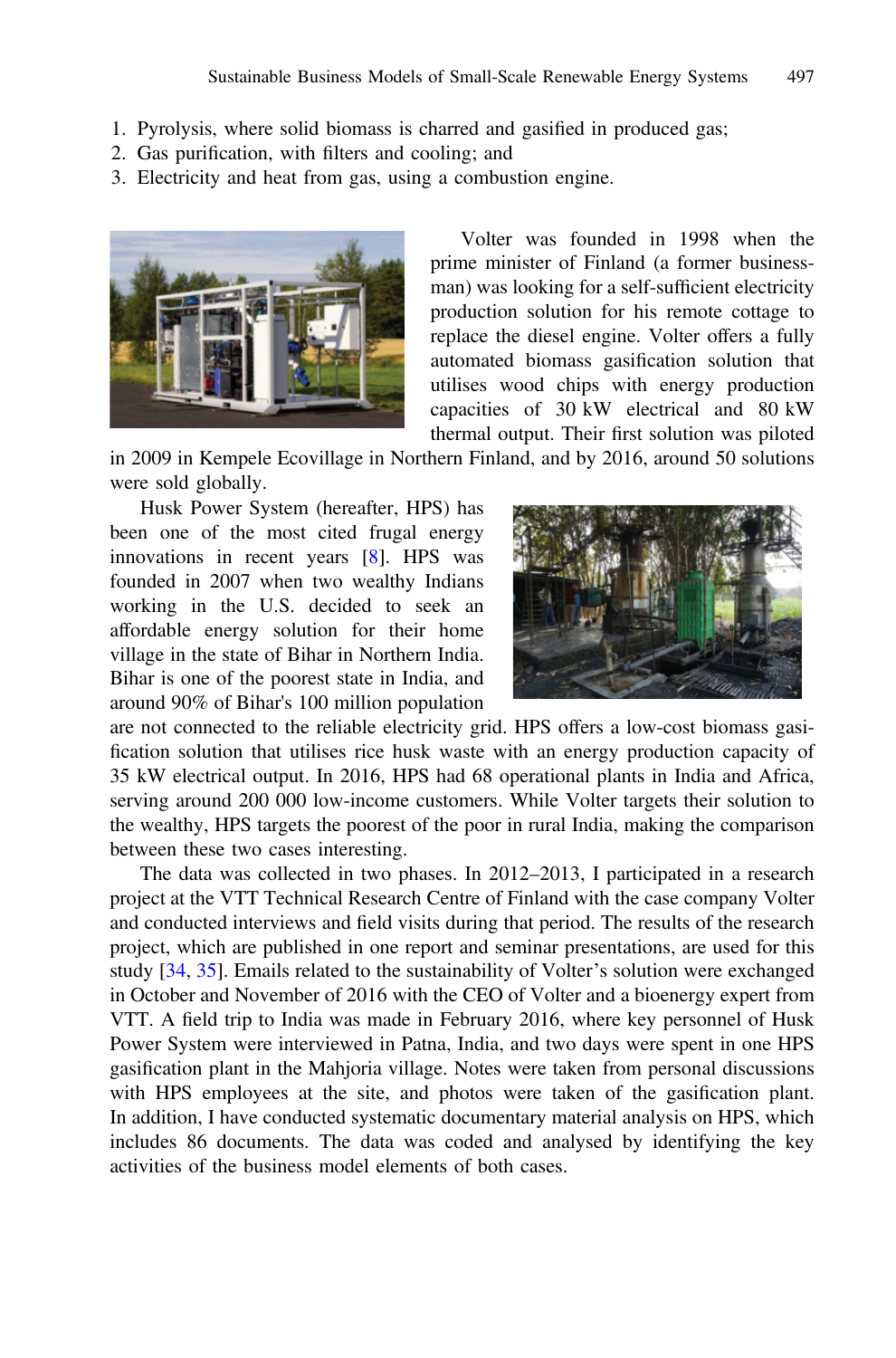# 3 Results

In this section, the results of analysis of two case companies are presented, and comparison between two different approaches for sustainable design and manufacturing is made. The business model configurations of two case companies are described in Table 2, and after, a more detailed analysis of the business model activities is conducted.

|                | Finland case (volter) |                   | India case (HPS) |                |
|----------------|-----------------------|-------------------|------------------|----------------|
|                | High-tech model       | High-tech         | Low-tech         | Low-tech       |
|                |                       | sustainability    | model            | sustainability |
| Offer          | High investment       | Formal            | Low investment   | Informal       |
|                | cost.                 | recycling of      | cost,            | reuse of side  |
|                | uncompromised         | side streams      | compromised      | streams and    |
|                | quality,              | and high          | quality,         | medium         |
|                | functionality and     | pollution         | functionality    | pollution      |
|                | efficiency            | control           | and efficiency   | control        |
| Customer       | Reliable and          | Green energy,     | Service pricing  | Raising        |
| interface      | seamless service      | self-sufficiency  | and              | awareness of   |
|                |                       | and security      | door-to-door     | renewable      |
|                |                       |                   | service          | energy         |
| Infrastructure | Automated and         | <b>Effortless</b> | Manual           | Local          |
|                | maintenance-free      | operations and    | operations and   | employment     |
|                |                       | maintenance       | maintenance      | and capacity   |
|                |                       |                   | intensive        | building       |
| Financial      | Revenues from         | Sustainability    | Donor            | Poverty        |
| model          | green customers       | oriented          | dependency,      | reduction and  |
|                | and costs from        | customers and     | high cost of     | inclusive      |
|                | context-specific      | green image       | operations and   | energy trends  |
|                | wood chip supply      | building          | uncertain        |                |
|                |                       |                   | revenues         |                |

Table 2. General business model configurations of the case companies

# 3.1 High-Tech Resource-Scarce Business Model

In this section, Volter's solution design and manufacturing, business model and sustainability approach are analysed. The gasification process has many technical challenges created by the ash and tar content of the wooden biomass, meaning that there are high maintenance requirements. However, Volter has been able to develop a solution that functions autonomously without high maintenance requirements. This makes the solution viable in the high-income market context, where the labour force is expensive. Volter's solution model is visualised in Fig. [1](#page-6-0), and the sustainability implications of its business model are analysed below.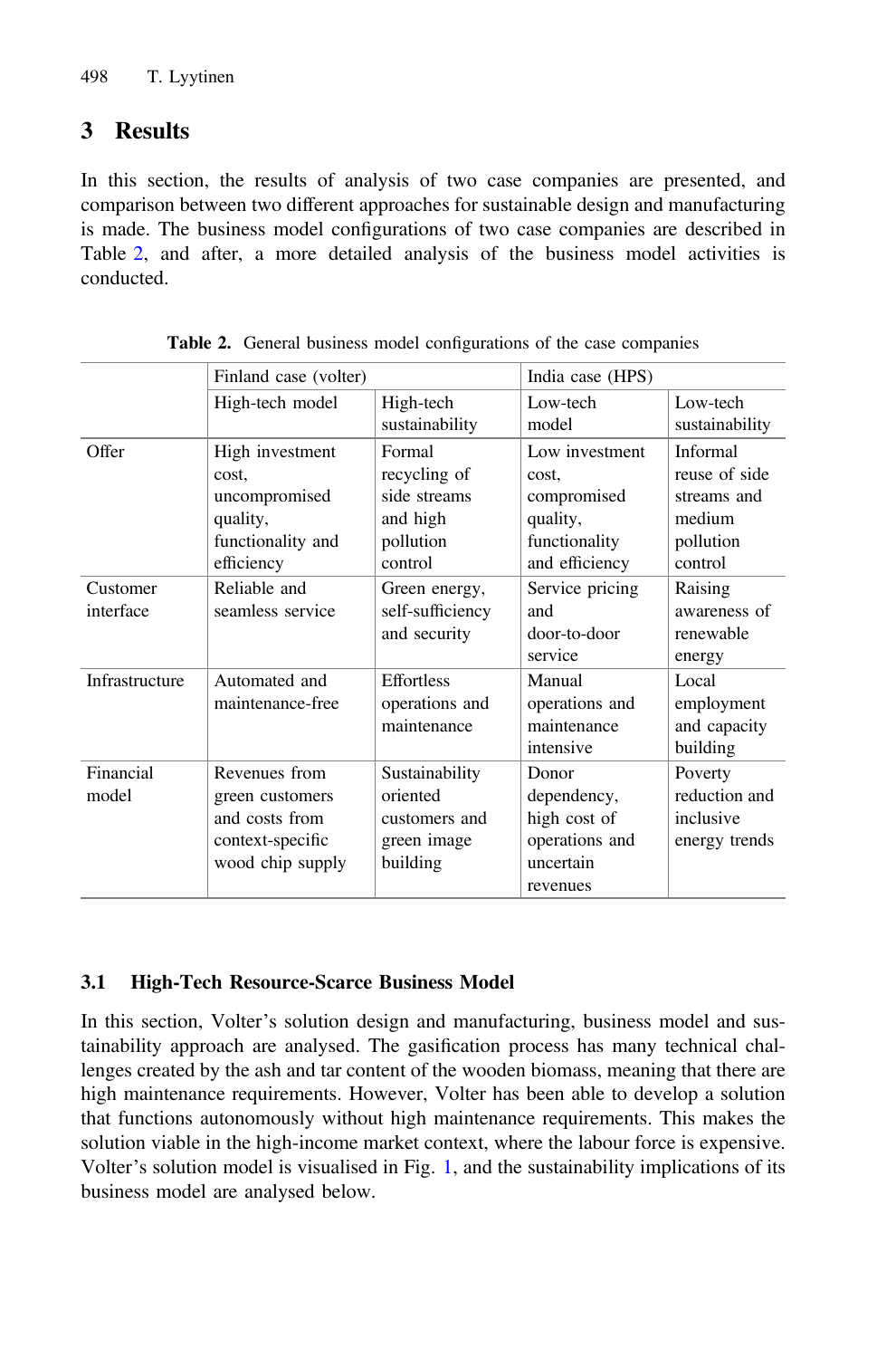<span id="page-6-0"></span>

Fig. 1. Volter solution system model with key functionalities

## Offer: 24/7, fully-automated green heat and electricity

Volter offers its customers a renewable combined heat and electricity solution that functions 24/7 regardless of weather conditions. This enables customers to become self-sufficient regarding local energy production and improves energy security when local raw materials are available. Volter has optimised their gasification, combustion and purification process to make gas clean, meaning that air pollution is minimised. Side stream ash is used as fertiliser or combusted in other processes. Volter has also been able to eliminate tar waste generation in the process; before, a couple of litres of condensate water were produced per day and delivered to a wastewater treatment plant.

## Customer interface: Smart electricity and heating system

Volter's customers are high-income people living in remote areas, people willing to become self-sufficient regarding energy production and organisations that want a greener image. Volter manages its customer relationships by identifying environmentally aware customers and providing them energy with market prices and reliable customer service. Volter's solution improves customer well-being by reducing the air pollution and providing them with energy security.

## Infrastructure: Local raw materials and maintenance-free

Volter utilises local wood chips, which have high moisture level requirements, to maintain an efficient gasification process. Volter has worked with research institutes and universities to improve the gasification and filtering processes and evaluate the ecological impacts. Volter has been able to automate its operations and maintenance, meaning that minimal involvement in terms of human labour is needed. Volter's plant requires basic 'housekeeping' weekly and monthly mechanical level maintenance. However, Volter employs highly qualified engineers for design and manufacturing and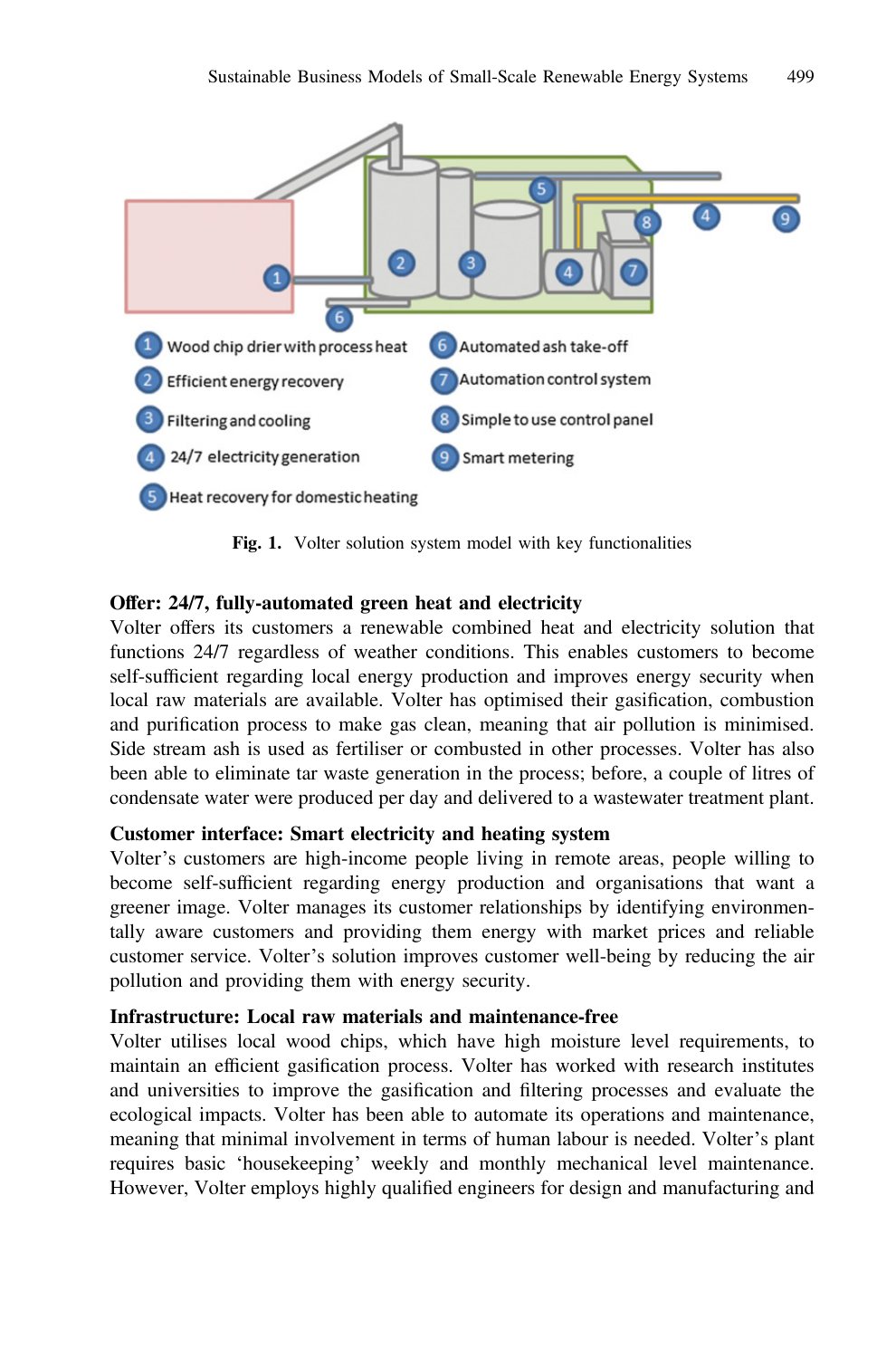installation services. A locally designed and manufactured solution provides employment, and a locally procured biomass provides income for forest industry actors.

# Financial model: Subsidised green energy

Volter's financial sustainability is dependent of available subsidies, cost of alternative energy sources and cost of wood chips. For example, in Finland, Volter's solution is only financially sustainable in domestic off-grid production, as there is no feed-in tariff for under 100 kW and no need to pay the electricity tax or transfer fee. Costs are related to the availability of suitable raw materials, making its solution only sustainable in certain contexts. Thus, promoting sustainability through offering, customer relationships and business infrastructure activities is the basis for Volter's financial performance.

# 3.2 Low-Tech Resource-Scarce Business Model

In this section, HPS's solution design and manufacturing, business model and sustainability approach are analysed. The gasification process has many technical challenges created by the high ash and tar content of the rice husk waste biomass, meaning that there are high maintenance requirements. HPS has, however, been able to develop a solution that functions daily when manual operations and maintenance is done. This makes the solution viable in the low-income markets, where labour force is cheap. HPS's solution model is visualised in Fig. 2, and the sustainability implication of its business model is analysed below.



Fig. 2. HPS solution system model with key functionalities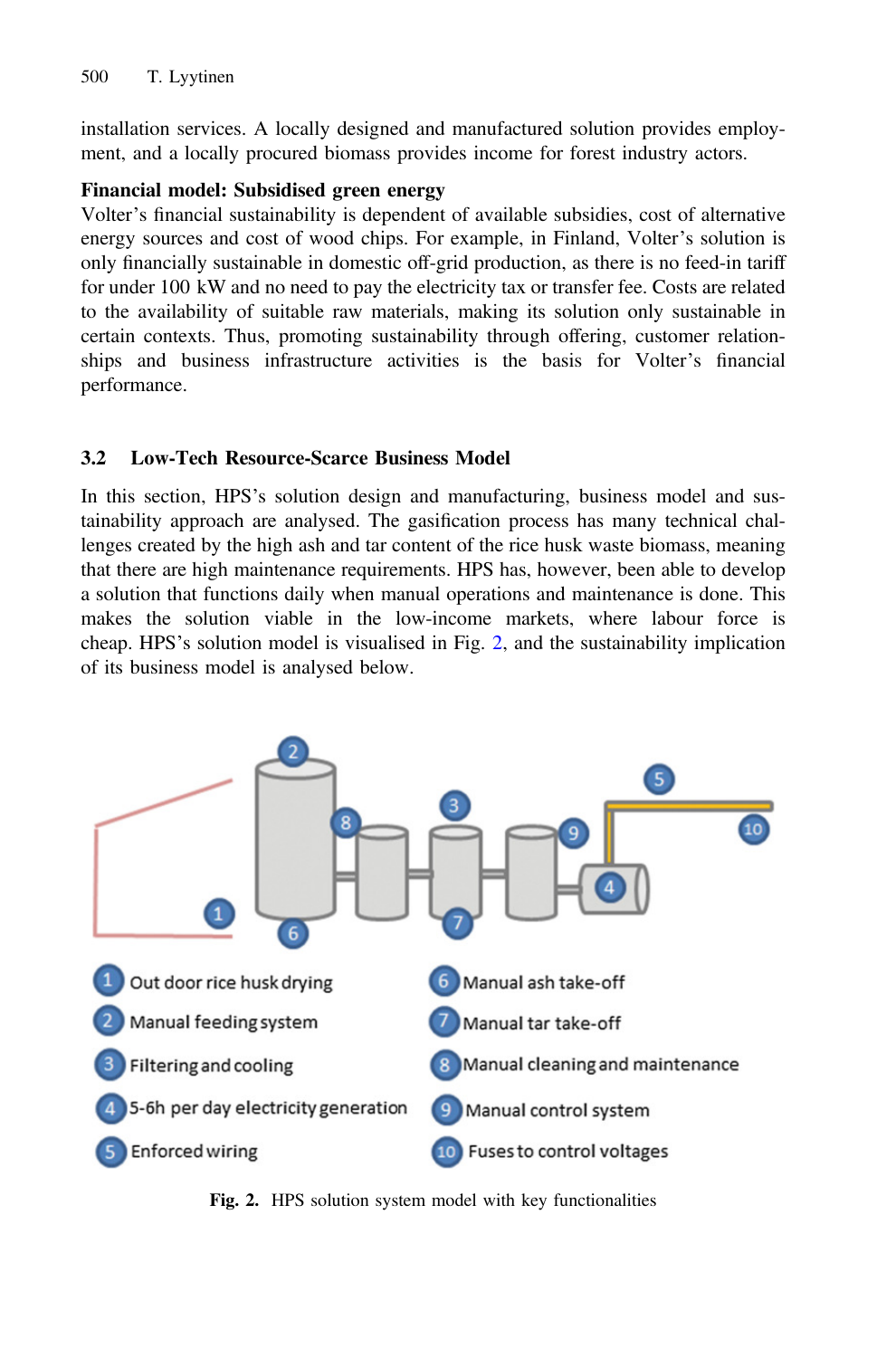#### Offer: Low investment cost and locally-produced night electricity

HPS offers locally-produced, affordable night energy to villages without access to electricity to replace their expensive kerosene-based lighting. In place of this inefficient lighting, HPS offers low-cost LED lights to its customers. Because of the high ash content of rice husk waste, HPS is only able to provide 5–6 h of electricity, as the system needs to be cleaned daily. It has also simplified the solution to reduce the initial investment cost. HPS is able to offer a solution with the same energy output as Volter but with almost one tenth of the up-front investment cost. HPS also reuses the ashes to produce incense sticks in its local factory, where they train and employ local women. For the most toxic side stream tar, HPS has not found a recycling or disposal solution yet. Also, HPS does not use the heat generated from the process, meaning that 70% of its total energy output is wasted.

#### Customer interface: Raising awareness with door-to-door service pricing

HPS's customers are living below the absolute poverty level (less than 2 USD per day), have low levels of education and lack awareness of the benefits of sustainable energy. Rural villages in India often lack access to electricity, and if there is main grid connection, it is normally only functional a couple of hours per day and never during the night when there is the highest demand for electricity. HPS has had to install fuses to control the misuse of electricity, enforce distribution lines to avoid the stealing of electricity and organise a door-to-door fee collection to improve revenue streams. Moreover, HPS had to build its own bamboo post distribution lines in order to gain informal electricity producer status. HPS intends to actively increase its rural population's awareness on the health harms of indoor air pollution (kerosene light) and to promote more sustainable solutions (LED light).

#### Infrastructure: Local raw materials and employment

HPS procures the local abundant rice husk waste for a fair price from local rice millers and utilises the waste as fuel. In the state of Bihar, there are no other uses for rice husk waste, as there are no process industries, such as cement industries, nearby. HPS employs four people in each plant from local villages to operate its plants and organises training for them in its own training centre. In addition, HPS employs and trains maintenance engineers in the training centre to serve various plants in the region. Finally, HPS employs local women in incense stick factories.

#### Financial model: Donor-based impact

HPS utilises a service-based pricing model. With less than 2 USD per month, villagers can use the lighting, charge their cell phones and use one fan for 6–8 h per day. By raising local awareness in the customer interface, employing locally and generating additional revenues using side streams in the incense stick factory, HPS is able to generate revenues so that some of its plants has become self-sustainable. Most importantly, by integrating the sustainability into offer, customer interface and infrastructure elements, HPS has been able to attract significant amounts of charity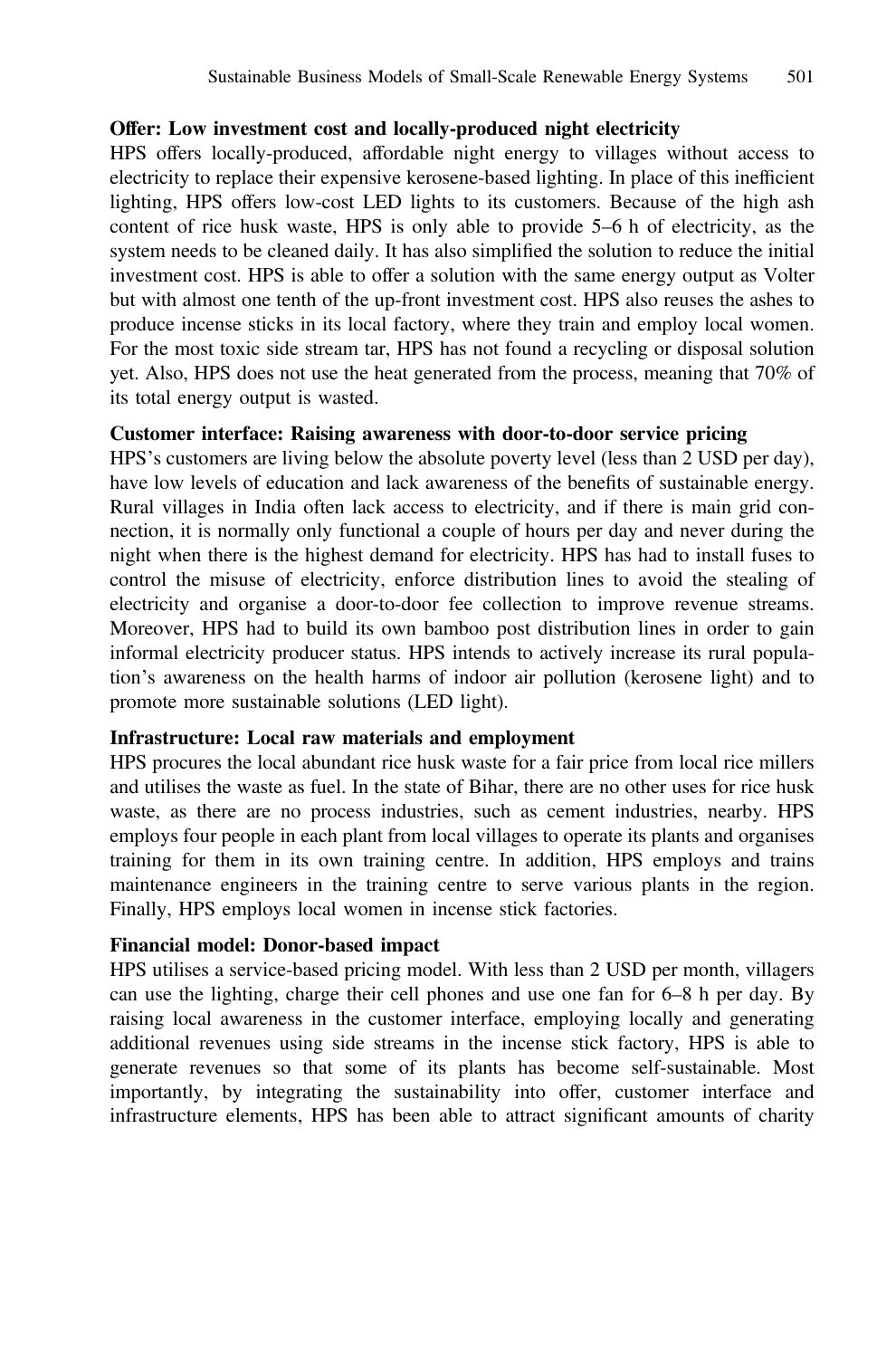investment to donate to plants in villages and finance their operations. However, operations and maintenance costs have been high, and uncertain revenue streams and investors' requirements for profitability have increased after the series-A round in 2013. Since then, HPS has shut down 30 unprofitable power plants.

## 4 Discussion and Conclusions

In this study, two approaches for the sustainable design and manufacture of small-scale bioenergy solutions were explored through lenses of the business model framework in developed and developing countries. The two cases demonstrate the need for radically different design and manufacturing approaches in order to promote sustainability in different parts of the world. Comparison of similar solutions in different contexts enabled viewing both cases from multiple perspectives.

Even though the HPS solution can be argued to be more sustainable than existing kerosene and diesel solutions in low-income rural contexts in Bihar, India [[8\]](#page-10-0), global comparison to Volter's solution provides a slightly different picture. The HPS business model can arguably be claimed as socially sustainable, but some challenges remain for ecological sustainability compared to Volter's solution: (1) While Volter captures and utilises heat in its process, heat output is not utilised in the HPS process, making the process inefficient, as around 70% of energy content of gasification process is wasted; (2) Even though part of the ash waste in the HPS process is utilised through incense stick production, there is no disposal for the remaining ashes and especially for toxic tar in condensate water. Instead, Volter has been able to eliminate tar waste by improving the gasification process and is recycling the ash waste. At the same time, HPS is having challenges with financial sustainability, as upfront investment is dependent on donations, operation and maintenance cost remains high and there is an uncertain revenue stream from low-income customers. Volter also faces financial challenges in Finland caused by institutional constraints, but they have found other markets that are more favourable for small-scale bioenergy production.

This study provides three main contributions to the discussion of sustainable design and manufacturing. First, the frugal innovation perspective is integrated into sustainable design and manufacturing so that frugal principles [[5\]](#page-10-0) promote sustainability, especially in the context of low-income markets. Second, the framework of comparative studies for traditional and sustainable business models is developed. Finally, we provide insight on the implication of two design and manufacturing approaches regarding sustainability and highlight the challenges in the low-income context.

The business model concept was applied in this study to provide an analytical framework to explore the sustainability of design and manufacturing approaches in two different contexts. In this study I separated the traditional and sustainable business model questions and these should be explored further. There is no ideal framework for the business model concept, and flexible use of this concept can act as a powerful tool in an analytical work when applied correctly and connected to a theoretical discussion.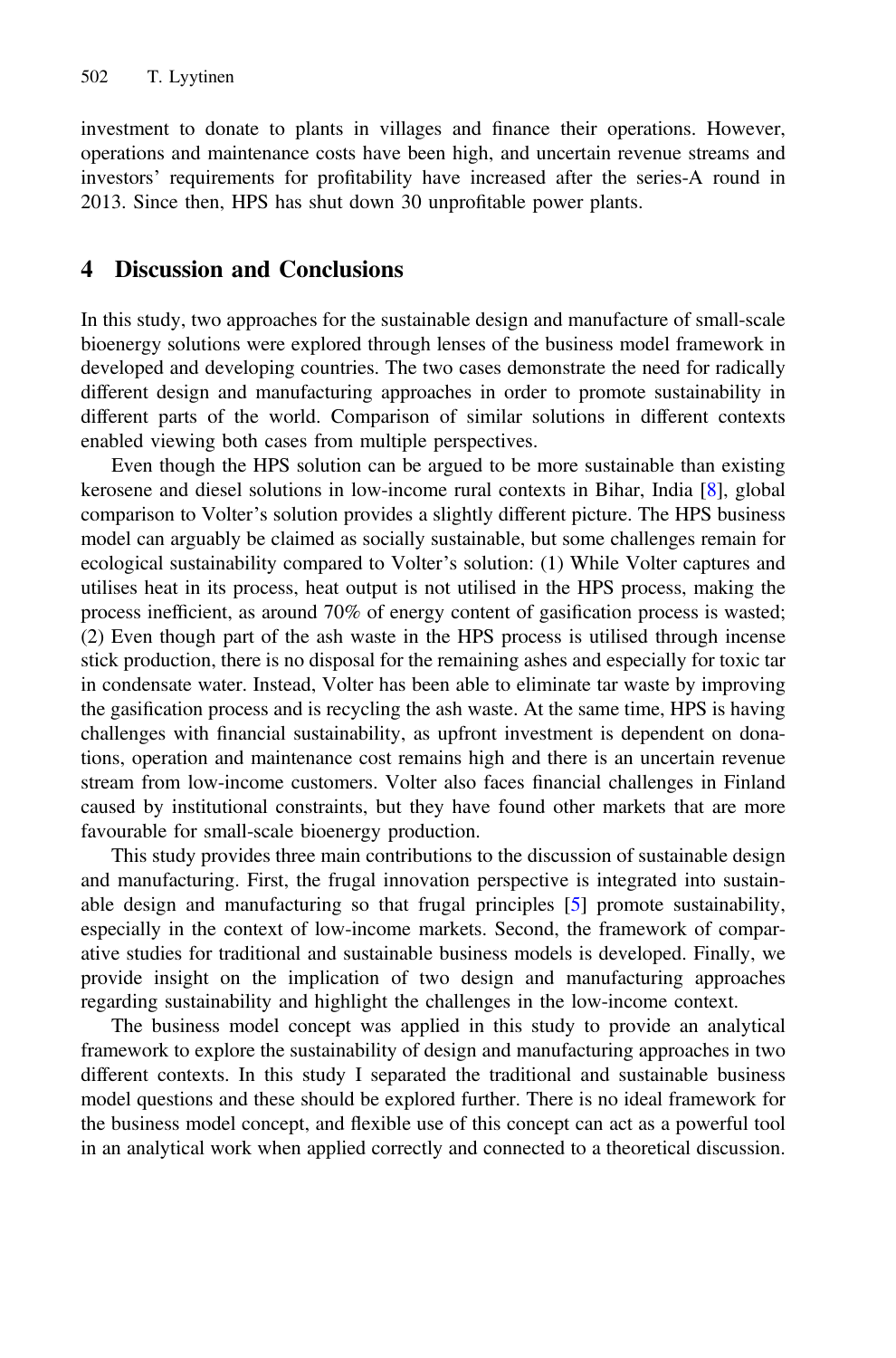<span id="page-10-0"></span>

To conclude, at the end of the Pikokaasu (small-scale gasification in Finnish) project in 2013, many experts in Finland argued that small-scale gasification solutions do not have significant commercial potential, which is why public support for these solutions was discontinued. However, Volter has proven this wrong, and in 2016, they announced that they have closed a deal in Japan for 25 bioenergy plants.

At the same time, the donor community has advocated the sustainability of HPS, with many praising evaluation reports [\[36](#page-11-0), [37](#page-11-0)]. It seems that, in industrial community in Finland, there has been over-scepticism, while the donor community has been overly optimistic, focusing on social sustainability. Thus, Volter has been able to make the small-scale gasification process greener while HPS has only been able to romanticise it.

# References

- 1. Panwar, N.L., Kaushik, S.C., Kothari, S.: Role of renewable energy sources in environmental protection: a review. Renew. Sustain. Energy Rev. 15(3), 1513–1524 (2011)
- 2. Becker, B., Fischer, D.: Promoting renewable electricity generation in emerging economies. Energy Policy 56, 446–455 (2013)
- 3. Akella, A.K., Saini, R.P., Sharma, M.P.: Social, economical and environmental impacts of renewable energy systems. Renew. Energy 34(2), 390–396 (2009)
- 4. Zeschky, M., Widenmayer, B., Gassmann, O.: Frugal innovation in emerging markets. Res. Technol. Manage. 54(4), 38–45 (2011)
- 5. Rao, B.C.: How disruptive is frugal? Technol. Soc. 35(1), 65–73 (2013)
- 6. Radjou, N., Prabhu, J.: Frugal Innovation: How to do More with Less, 1st edn. Profile Books Ltd., London (2014)
- 7. Rosca, E., Arnold, M., Bendul, J.C.: Business models for sustainable innovation an empirical analysis of frugal products and services. J. Cleaner Prod., 1–13 (2016) (In Press). <http://www.sciencedirect.com/science/article/pii/S0959652616002122>
- 8. Levänen, J., Hossain, M., Lyytinen, T., Hyvärinen, A., Numminen, S., Halme, M.: Implications of frugal innovations on sustainable development: evaluating water and energy innovations. Sustainability  $8(1)$ ,  $1-17$  (2015)
- 9. Basu, R.R., Banerjee, P.M., Sweeny, E.G.: Frugal innovation. J. Manage. Global Sustain. 1 (2), 63–82 (2013)
- 10. Brem, A., Ivens, B.: Do frugal and reverse innovation foster sustainability? introduction of a conceptual framework. J. Technol. Manage. Growing Economies 4(2), 31–50 (2013)
- 11. Wells, P.: Sustainable business models and the automotive industry: a commentary. IIMB Manage. Rev. 25(4), 228–239 (2013)
- 12. Teece, D.J.: Business models, business strategy and innovation. Long Range Plan. 43(2–3), 172–194 (2010)
- 13. Bisgaard, T., Henriksen, K., Bjerre, M.: Green Business Model Innovation Conceptualisation, Next Practice and Policy. Nordic Innovation, Oslo (2012)
- 14. Beltramello, A., Haie-Fayle, L., Pilat, D.: Why New Business Models Matter for Green Growth. OECD Publishing, Paris (2013)
- 15. Winterhalter, S., Zeschky, M.B., Gassmann, O.: Managing dual business models in emerging markets: An ambidexterity perspective. R&D Management (2015). [http://](http://onlinelibrary.wiley.com/doi/10.1111/radm.12151/full) [onlinelibrary.wiley.com/doi/10.1111/radm.12151/full](http://onlinelibrary.wiley.com/doi/10.1111/radm.12151/full). Accessed